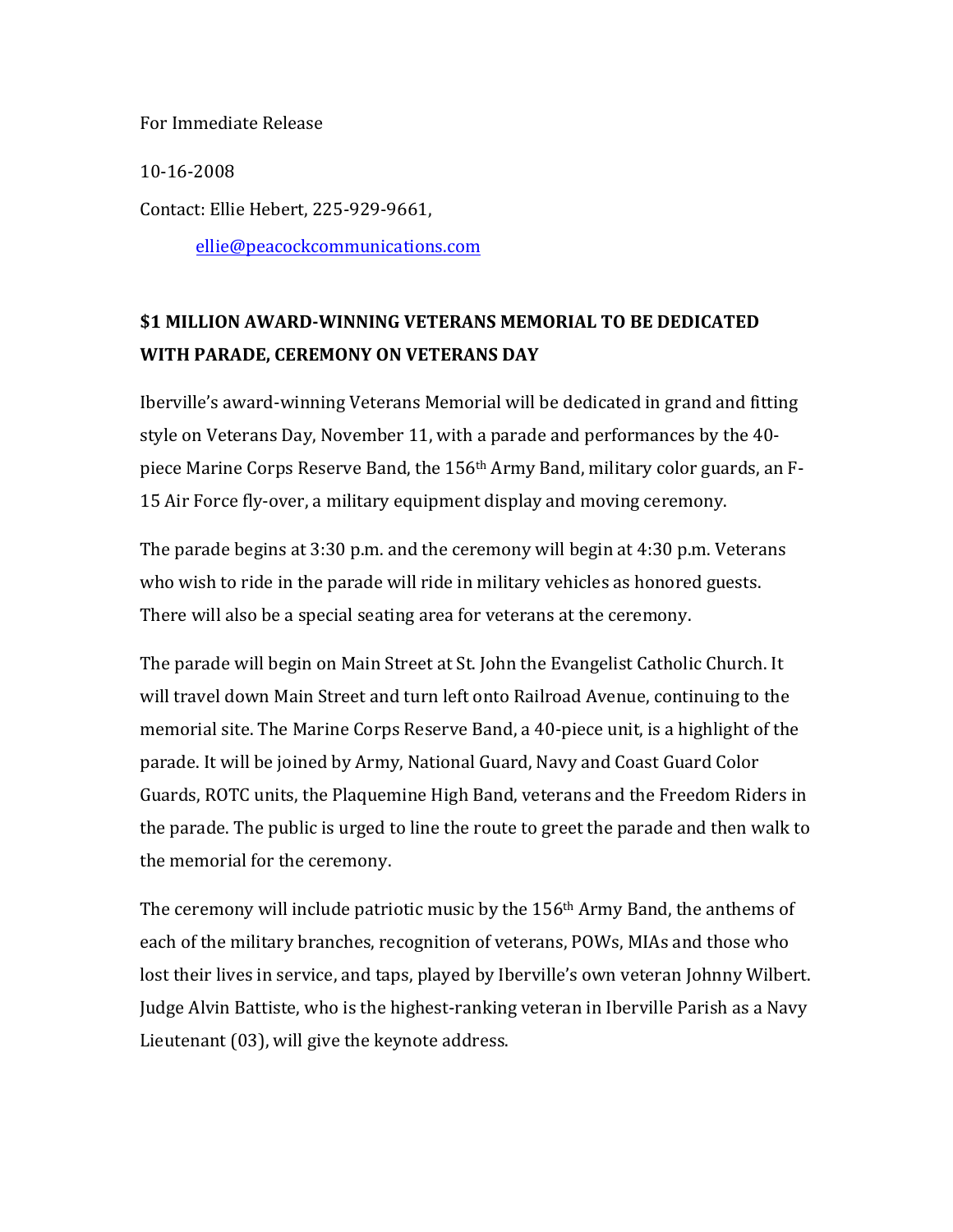"This memorial is Iberville's way of saying thanks to our veterans, and we want everyone to come out and show their appreciation by attending," said Parish President J. Mitchell Ourso, Jr. "This is really a rare opportunity for people to see military bands, color guards and equipment in person, and we are very proud to hold this event on Veterans Day. We are expecting a large crowd of not only Iberville residents, but many others from throughout south Louisiana for this event, so please come out. We are planning an event that you won't forget!"

The Iberville Veterans Memorial has already won one major award for design, and its stunning effect is expected to bring more awards. It won a prestigious Honor Award in competition with 58 other design projects in the Louisiana chapter of the American Institute of Architects (AIA) design competition in September.

The memorial was designed to be a fitting and moving monument honoring Iberville veterans without using the names of those who have served. Its composition also was required to reflect Iberville Parish and its people. This was accomplished through the use of a variety of materials and effects. The reflection and use of materials to represent aspects of these design goals will be noted during the ceremony and in a brochure on the memorial to be released at the dedication.

For more information about the dedication events, call the Iberville Tourism office at 225-687-2462 or go to the Iberville Parish website at www.ibervilleparish.com.

## About the Iberville Parish Veterans Memorial

The Iberville Parish Veterans Memorial was designed to be a fitting and moving monument honoring Iberville veterans without using the names of those who have served, while also reflecting Iberville Parish and its people. This was accomplished through the use of a variety of materials and effects.

The memorial's hard concrete foundation and walls reflect both the stark reality and harshness of war, and the strength of our military. The four conflict markers of the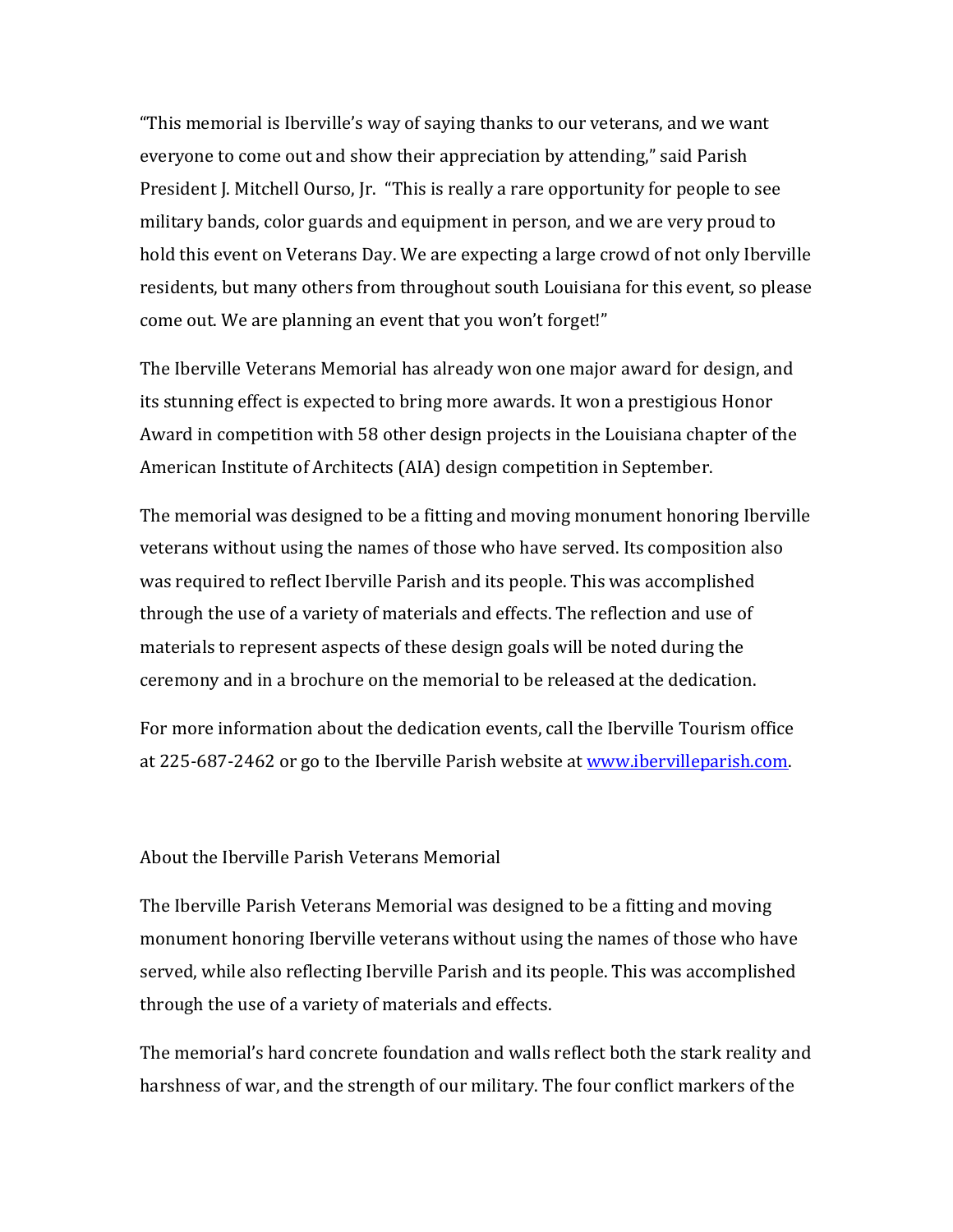memorial are reminders of the tremendous human costs of World War I, World War II, the Korean and Vietnam wars. Those markers are set within a water element, making them untouchable and unchangeable.

At this point the memorial is broken, where the conflict markers transcend from the past to the present. Another lone marker represents all current and future conflicts. It is symbolically on the other side of the memorial wall and out of the water element to remind us that we can change both our present and future to avoid the horrors of future wars.

The divider above the water element represents the role of the great Mississippi River and Bayou Plaquemine, which both served as critical portals to south Louisiana in much of the 1800s and 1900s. The concept for the divider is the Plaquemine Lock, which played a tremendous role in the parish's growth and economy from the late 1800s until the 1960s.

Another wall of the monument includes letters from service personnel to loved ones back home while they were thousands of miles away, often in very dangerous combat and service roles. These letters reflect the trying difficulties, sadness and concern for loved ones that our veterans experienced while serving and defending our country.

Perhaps one of the most stunning aspects of the memorial is the use of translucent block and markers for the various branches of the military. The markers are underlit so that they slowly light up as dusk turns to darkness. With the translucent block sections, they provide a complete transformation from night to day, signifying a beacon of hope for the future given to all Americans through the selfless service of our veterans.

Bronze sculptures of people reflecting at the memorial are presently being created, and will be added to the memorial next year. They will be a further representation of this great gift of freedom.